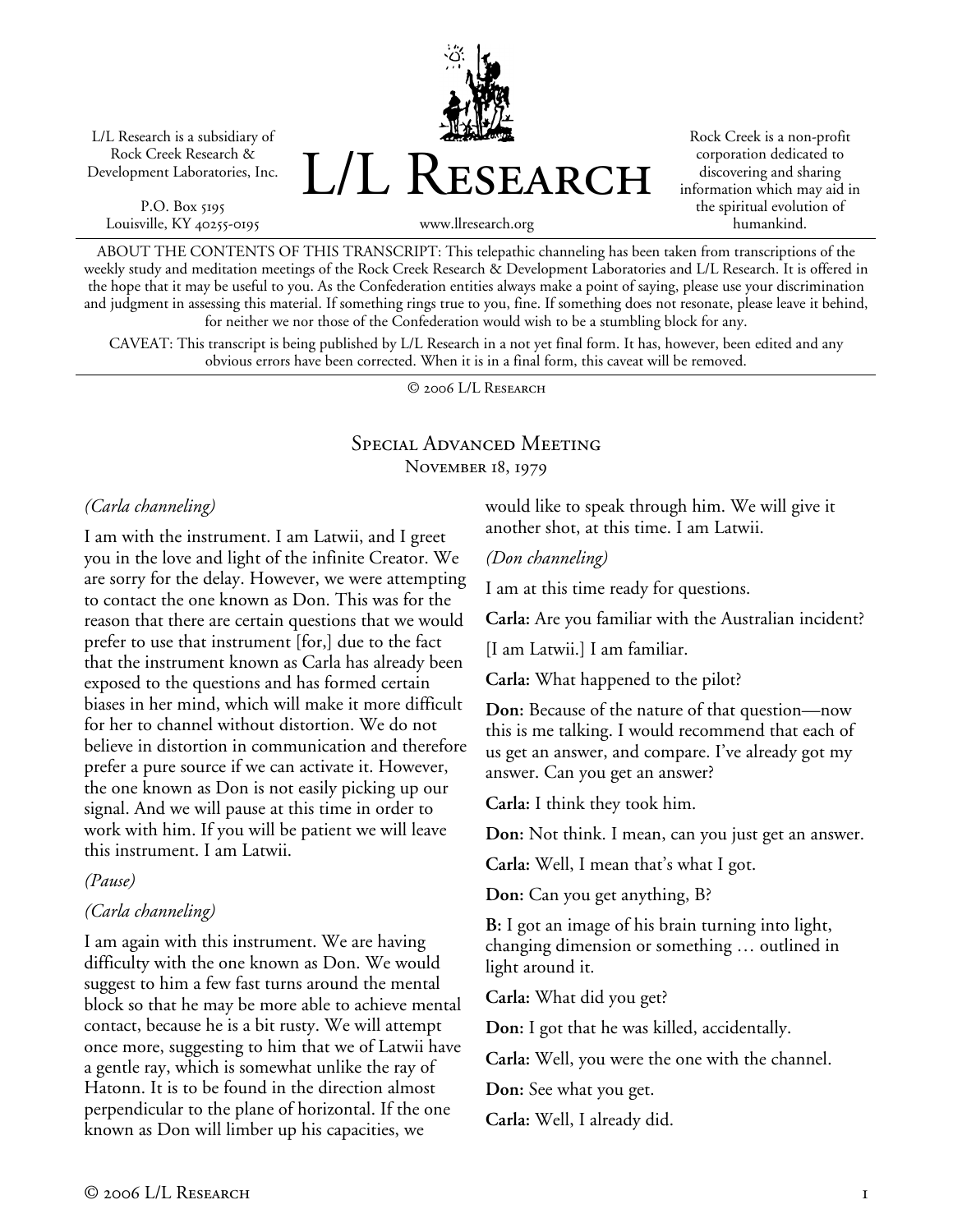## **Don:** Carry on.

**Carla:** Are you there, Latwii?

# *(Don channeling)*

I am with the instrument.

**Carla:** There is some fault in our asking the question, is there not? Something that shows our ignorance of how UFOs operate? Am I on the right track?

I am with the instrument. I am sorry for the delay. We have been conditioning the instrument. We will continue. There is insufficient data to explain what has happened. It is difficult for us to explain sometimes.

**Carla:** Were each of the three images we got correct, or some part of the phenomenon?

## They were correct.

**Carla:** So what we have to do is understand the phenomenon of which those three things were a part. Is that correct?

## That is correct.

**Carla:** Can you help us with that? Or is it for us to know at this time?

Please be patient with this instrument. He is being conditioned. I am with the instrument. I am Hatonn. We are having some difficulty with the other contact. I greet you in the love and the light of our infinite Creator. It is a very great privilege to be with you this evening. Friends, all that you know, your present intellectual condition, is in actuality nothing. Your condition has been chosen by yourselves for a particular type of experience. You are able to manifest a limited ego, in a very limited way, so that you may interact with its environment and itself in such a way as to become aware in greater detail of its shortcomings. This, in actuality, is the only purpose of your present existence.

You ask of a particular situation in which there is a missing individual. The individual was concerned with an encounter with an unidentified object. Well, let's consider your purpose in discovering the fate of this one particular person, when you do not attempt to discover the fate of many who are more closely related to you in time and space. Consider your motives and objectives in determining the location of this particular individual.

We are here to examine, you might say, the entire population of your planet, called Earth. We have removed some of your peoples and will continue to do so. We never act without the consent of the individual being removed. In fact, my friends, we never act in any way without the consent of those involved. For in truth, it is the desire of an individual that brings about a situation in which he finds himself. And only his desire creates this situation. This is true for everything that happens to everyone throughout all space. Each experience that you have is the result of nothing but your own desire for the experience. This is sometimes very difficult to understand. However, it is an absolute truth.

This, my friends, is the way the Creation works: it works on desire. If this were totally understood by the people of the planet Earth you would have immediately a Utopia. For this is obviously the most logical thing to desire. However, the desires of the population of this planet are extremely varied. For this reason you have a rather widely varied experience. You spoke of the fate of the Australian pilot. His fate, my friends, is a complete total function of his desire. He is where he is at this time because of his desire. You are where you are because of your desire.

Speak of the actions of the one known as Ayatollah Khomeini, and how his thinking and actions affect many of the population of your planet. His thinking, his actions, the effect and the effect on the population so involved is a function of his and their desires. You cannot affect or be affected unless you desire it. This is a natural law of the Creation. This may be difficult to understand, but it is in actuality extremely simple.

In the first place, my friends, experience you are not in the physical density of your planet at this particular time. Your desire has created your presence at this particular time in this particular place. When you start with this contact substance, my friends, it immediately becomes obvious that every experience that you have is a function of your desire. Your desire acts in an infinite number of ways in addition to the action that brought you to this planet that you now experience. It acts each waking and each sleeping moment. It brings to you everything that you experience. And it projects all that you project in the way of experience that may be desired by others about you. It is very important,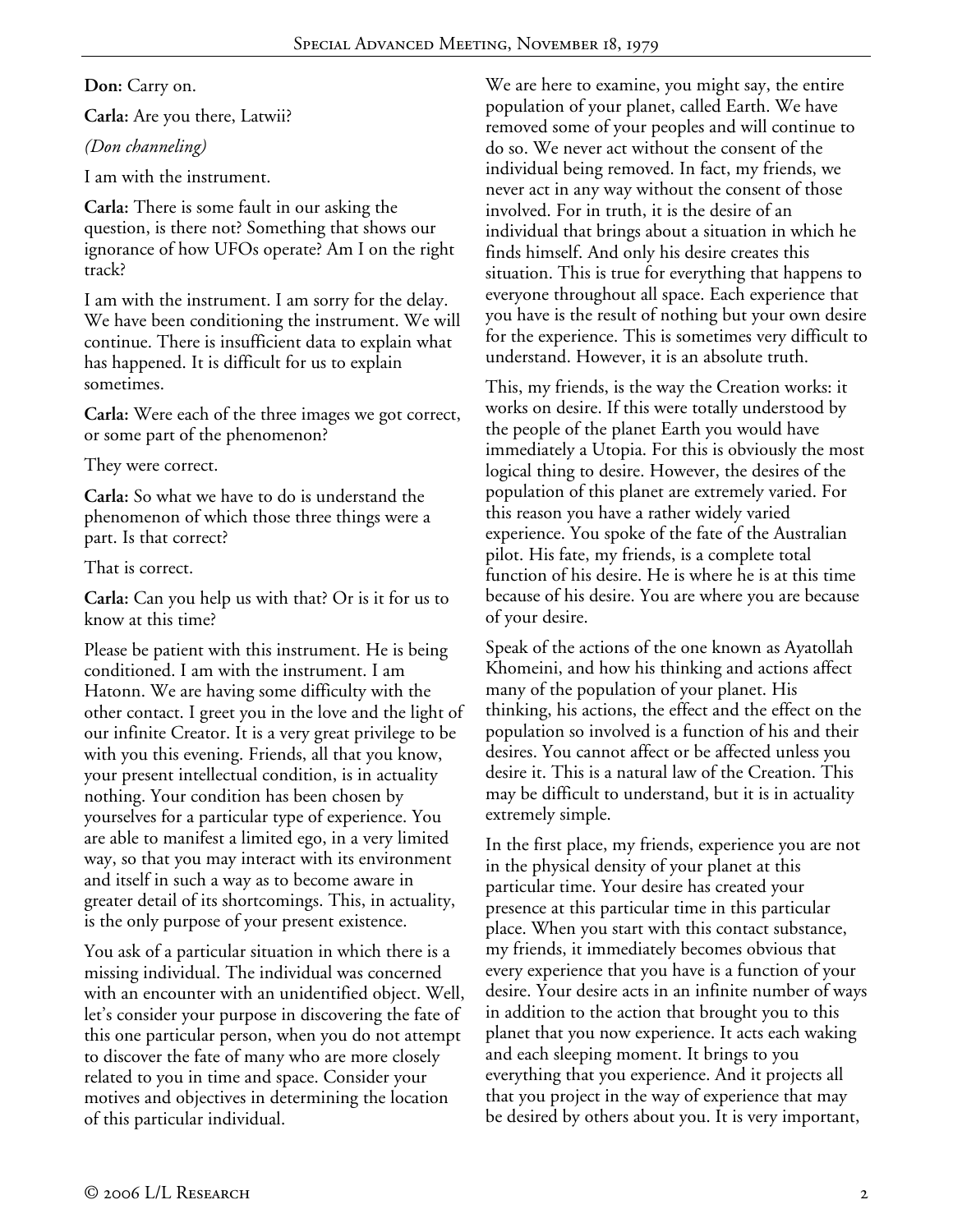my friends, to understand the mechanism of desire. For this is central to your growth.

# Are there any other questions?

**Carla:** I think that my motivation for asking the question about the Australian pilot was because I had never before seen any evidence whatsoever that UFOs ever did harm to anybody. And I guess I wanted to confirm that hypothesis. Is it possible that the reason you refrained from answering in the earlier meeting was due to the fact that the discussion of beings in UFOs as opposed to beings on Earth was improper, and that we should be thinking of you and we as the same thing?

[I am Hatonn.] You have spoken of harm done to others. In this creation it is quite impossible to administer what you call harm to others. It is only possible to administer harm to yourself. The facts that you see and understand as administering harm to others is total illusion. The harm that is administered is always reflected to those who project it.

**Carla:** Is this why the information was not made available to the last advanced group?

[I am Hatonn.] This information is sometimes difficult to understand and seems to be nonsense to those who have not progressed intellectually to the point of comprehending what I am giving to you at this time. For this reason certain subjects are not attempted except to those capable of understanding. The points that I have been bringing out about what you call injection of harm in the function of desire are very, very important points. To understand them sometimes requires considerable thought. It seems to you that in the case of a great battle or war there is a negative aggressor, who is able to inject great suffering and pain in those whom he attacks.

My friends, this is the apparent illusion. Everything that he projects he actually instantly receives. All those who feel the effects of his aggression and suffer seemingly from it, are suffering, in actuality, from their own acts of aggression. If a big bomb bursts in the middle of a crowd, some will be severely wounded, some will be killed, some will go unscathed. Your scientists can very accurately predict the probability of casualty for each person, taking into consideration his distance from the center of the blast and his position in the area subtended by his body.

But, my friends, what the scientist does not know is that what he receives in such a situation is what he deserves and desires. He deserves it because of desire. He is here in this particular position, at this particular time, experiencing this particular effect because of desire. He is receiving because of his desire, shall we say, a catalyst in the form of a projector. Your Earth, your planet, your entity vibration is nothing but a training program. It is not a random happening. It is not anything that most of your peoples believe it to be. It has been called by one who knows, one great sleight of hand. This is precisely what has happened. It is happening individually and at all times collectively.

These things can work this way, my friends, because of the nature of space and time. You experience the illusion of a certain amount of freedom and space in a continuing temporal experience that is ruled unbreakable by what you call the stream of time. But this is illusion. This is the key illusion that allows for the precise administration of the physical catalyst for your experience.

All events are, shall we say, programmed for your experience; programmed by your desire, and then experienced in what you understand as sequential time. Every thought that you think programs your experience, no matter how trivial. Every deed that you perform programs your experience, no matter how trivial. For this reason, you must say that we are sometimes amused by questions having to do with the reasons for a particular experience. Because from your point of view in the philosophy of those on the surface of your planet this time there is a completely different reason for everything.

The reason, my friends, is desire. The mechanism is that great sleight of hand that programs your experience. You do not live in a four-dimensional universe. You live in a four-dimensional illusion. You do not exist now at your present age and at an older age in the future, or at a younger age in the past. You exist, my friends, at all ages simultaneously. You experience the illusion of the aging process once more because of that great sleight of hand. You do not live, die and become reborn in that order, or any order, my friends. Because you are. Only the part of you that experiences the present illusion is born, grows through youth to old age and dies. And this, my friends, is a very important part of the illusion. For if the reverse